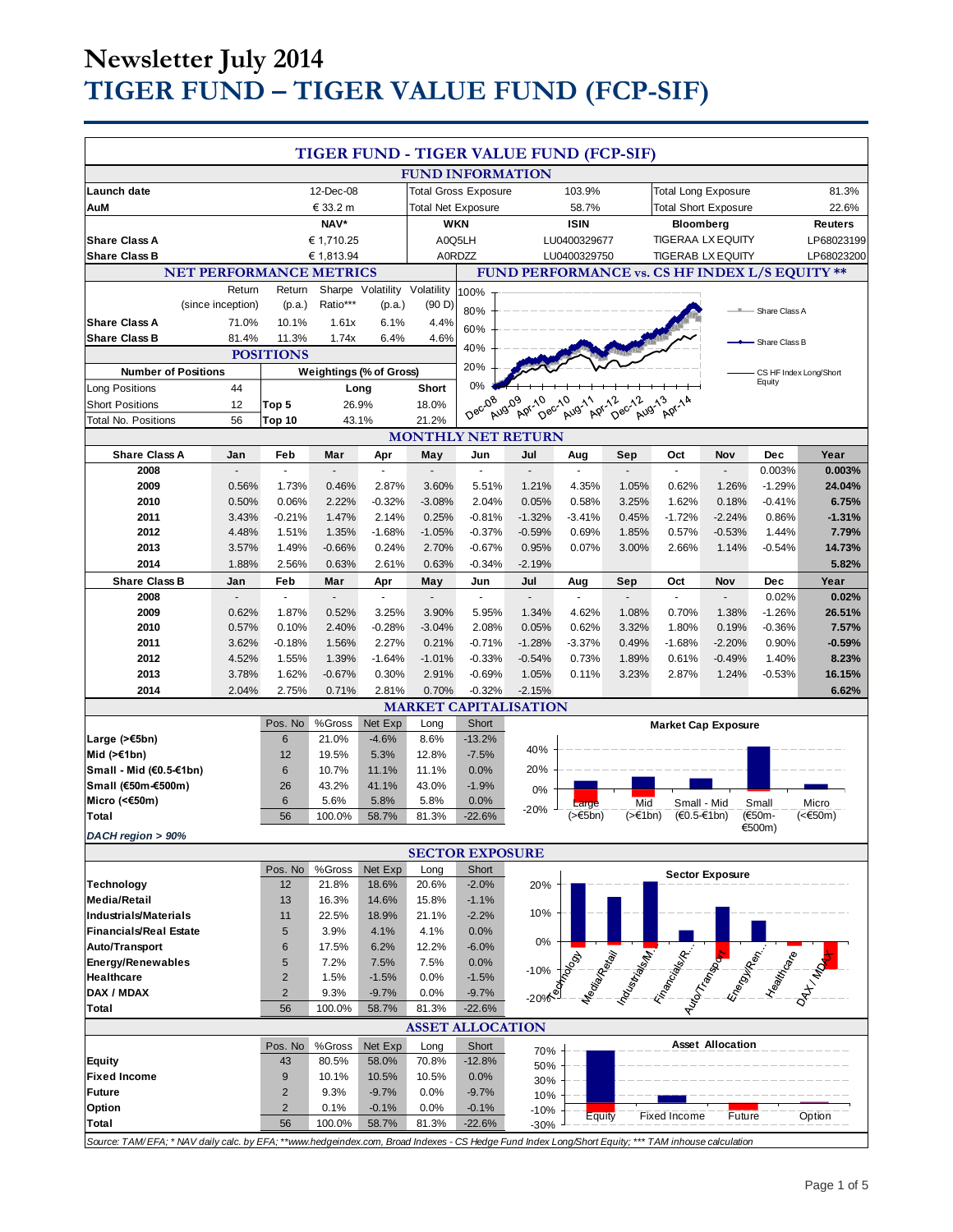## **Tiger Value Fund – July 2014**

### **O Returns: -2.19% (class A)/-2.15% (class B)**

In July, the Tiger Value Fund had a negative net return of 2.19% for share class A and 2.15% for share class B, making a cumulative positive net return of +5.82%/+6.62% in the year-to-date and  $+71.0\% / +81.4\%$  since inception (share class A/B).

### **O Commentary: Tiger Value Fund suffered from stock specific issues**

Although the Tiger Value Fund was less affected by the market sell-off compared to most European equity indices such as the DAX (-4.3%) and MDAX (-6.1%) vs. -2.2% for the Tiger Value Fund we couldn't decouple from the overall market development due to some stock specific issues. The Tiger Value Fund had some long positions such as Braas Monier, PORR, Tomorrow Focus and Tipp24 which suffered significantly more than the overall market. With the exception of Braas which we have sold due to our stop loss rules and the company's poor visibility, we are even more positive on the other portfolio positions after the recent set back.

The most significant detractors (which burdened the fund performance by 250bp) were: Braas Monier (-20% since the IPO in June), Bet-at-home (-10%), Elmos Semiconductors (-5%), FACC (-15%), PORR (-17%), Tomorrow Focus (-16%) and Tipp24 (-40% since May). In Tipp24 we had already reduced our position after the 13% special dividend was paid in May. The Tipp24 share price suffered after a German newspaper suggested that a payment ban might shortly be introduced on Tipp24 which caused a 20% share price sell-off in just one day. After we have spoken to industry experts discussing the issue, we think it's extremely unlikely that a payment blocking for Tipp24 will ever be introduced. We believe that the recent share price decline is an excellent opportunity for an investment in Tipp24 as the company has significant operating leverage which should result into strong profit and FCF growth over the coming years. On cautious analyst consensus estimates, Tipp24 is currently trading on an EV/EBIT 2015e of just 4x which is a bargain in our view.

While we had no meaningful positive attributions from our long portfolio, our single short positions contributed positively with +75bp and our DAX and MDAX hedging positions added another +25bp in July.

Despite the negative performance in July the Tiger Value Fund (YTD 5.82%/6.62%) has significantly outperformed both its peers such as the CS Hedge Fund Index Long/Short Equity which was up only 2.89% (as of end June) and European equity markets such as the DAX and MDAX which are down -1.5% and -4.7% respectively since the beginning of the year. In July, the net adjusted exposure of the Fund was between 30% and 55% and closed the month at 48.3% (58.7% incl. 10.4% fixed income linked investments) as we built new core positions in Wincor Nixdorf AG and Software AG after their recent profit warnings and share price slumps of 30-40% from year highs. In our view both stocks offer good entry points with stable FCF yields of above 10%. We haven't finished building our positions yet as our positive catalysts are still 1-2 months out and the current market sell-off may offer even better entry points.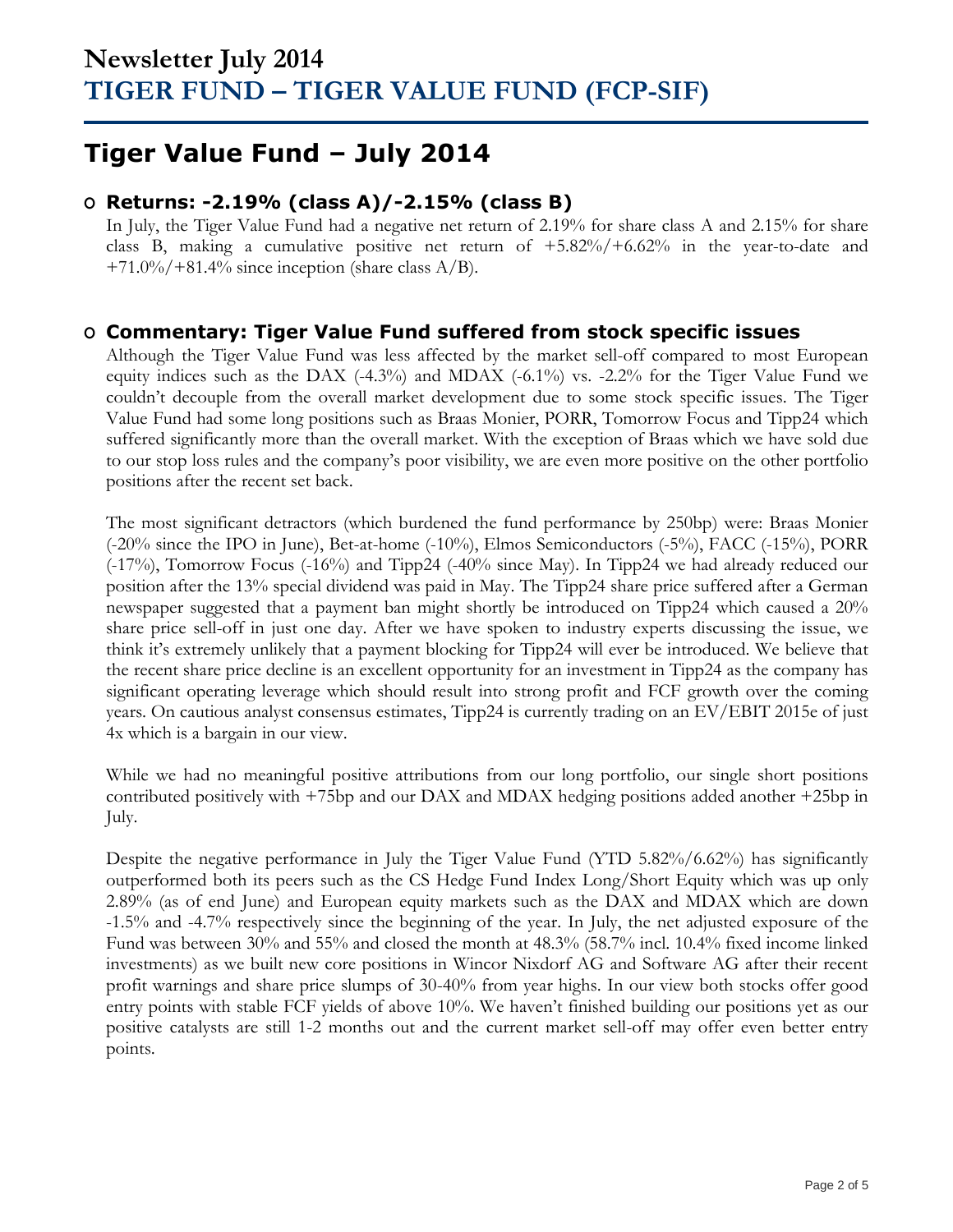## **Newsletter July 2014 TIGER FUND – TIGER VALUE FUND (FCP-SIF)**

### **O Outlook: The straw that broke the camel's back**

As we have been warning for the last few months, negatives for the market have been piling up; increased supply from IPO's, weakening European economy, peaking/fading monetary policy, stagnant earnings growth and record high market valuations. These conditions had been in place for months but the increased geopolitical tensions in the Middle East (both Iraq and Israel/Palestine) as well as the continued crisis in Ukraine finally broke investor's confidence. The weak summer volumes probably also exacerbated the sell-off. The ZEW index (economic sentiment index for financial analysts in Germany) dropped to 8.6 from 27.1 in July, the lowest level since December 2012 and the steepest fall since June 2012. Clearly the EU and US sanctions against Russia are having the largest negative impact on Germany.

As is evident by our negative return for July, we did not escape this sell-off. Nevertheless, most of the negative performance in July was due to stock specific issues and not generally to the market weakness as previously discussed. Hence, while we remain cautious on the overall market and the European economy, we are very confident with our current portfolio and the very favorable asymmetric risk/reward it carries. Having said that, we have reduced or eliminated certain positions that we are less confident with and plan to further narrowing the portfolio in coming weeks. During the market sell-off we have also reduced some market hedges and other short positions (which benefitted from the sharp selloff) as the risk/reward in maintaining these positions became unfavorable. With the markets very oversold we expect a market bounce in the coming weeks and plan to re-initiate our hedges and selective short positions again at higher price levels.

In conclusion, we are probably in for a turbulent autumn and it will be critical to focus the TVF portfolio on our highest conviction ideas with great visibility and positive catalysts. But with higher market volatility new opportunities are likely to arise in the next few months. We will be prepared to fully benefit from this in the coming months which will give us a great platform for further outperformance in 2014 and beyond.

### *The Tiger Value Fund Desk, 12 th August 2014*

 **Matthias Rutsch Marc Schädler Peter Irblad**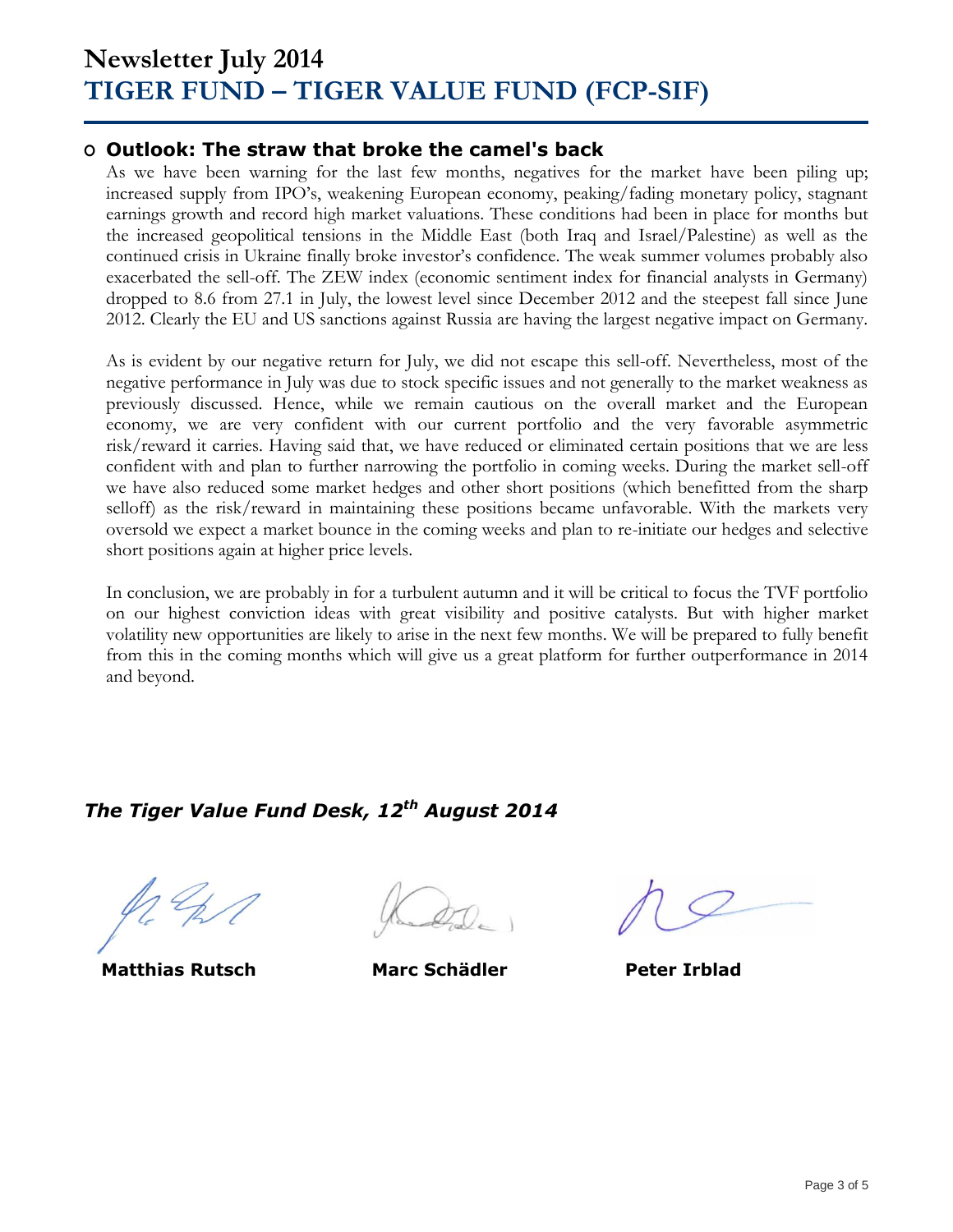#### **Objectives**

The objective is to identify undervalued companies with external catalysts and/or initiate pro-active measures to create shareholder value. The fund aims for a 5 year return of 10-15% p.a. with strong focus on capital preservation.

#### **Investment Strategy**

The Investment Advisor is a fundamental long-short equity stock-picker. The fund seeks undervalued companies where a number of issues, which in our opinion can be improved, are sub-optimizing the company's public market value. For each position we perform a detailed research process including a 360 degree research approach and 10 point scoring system.

The managers foresee a direct dialog with the company as well as with other shareholders to support management to initiate value creating measures. Their partner network i.e. other shareholders, consultants, sector experts, media etc. will help to impact positive change.

The fund intends to engage in 20-30 long investments with a target net long exposure of around 50%. The geographic focus is likely to be Germany, Switzerland and Austria.

| <b>Fund Information</b>   |                             | <b>Fee Structure and Risk Management</b> |                           |
|---------------------------|-----------------------------|------------------------------------------|---------------------------|
| Currency                  | <b>EUR</b>                  | Admin/Custodian Fee                      | Up to 0.49%               |
| Legal Entity              | <b>FCP-SIF</b>              | Advisory (Mgmt) Fee                      |                           |
| <b>Fund Domicile</b>      | Luxembourg                  | Share Class A                            | $2.0\%$                   |
| <b>Fund Structure</b>     | Open-ended multi-class      | Share Class B                            | 1.5%                      |
| Style mandate             | Long/Short and Active Value | Performance Fee                          |                           |
| <b>Investment Minimum</b> |                             | Share Class A                            | 20%                       |
| Share Class A             | € 125,000                   | Share Class B                            | 15%                       |
| Share Class B             | € 5,000,000                 | Hurdle Rate                              | None                      |
| Sub. Frequency            | Monthly                     | High Water Mark                          | Yes.                      |
| Red. Frequency            | Monthly                     | Eligible Investors                       | See Issue Document        |
| <b>Redemption Notice</b>  |                             | Leverage                                 | Maximum 200% of NAV       |
| Share Class A             | 3 months                    | <b>Fund Benchmark</b>                    | DJ CS HF Index L/S Equity |
| Share Class B             | 6 months                    |                                          |                           |

Investors: Sales documents may not be forwarded to investors other than those who meet the 'experienced investor' requirements under the Law of 2007.

#### **Fund Advisor Details and Service Providers**

| <b>Management Company</b>     | Alceda Fund Management SA, Phone: +352 248 329-1 |
|-------------------------------|--------------------------------------------------|
| <b>Investment Advisor</b>     | Tiger Asset Management GmbH                      |
| Contact                       | Matthias Rutsch, Phone: +41 41 500 33-46         |
|                               | Peter Irblad, Phone: +41 41 500 33-45            |
|                               | Marc Schädler, Phone: +49 40 226 32 35-11        |
| Sub-Advisor                   | PHZ Privat- und Handelsbank Zürich AG            |
| Contact                       | Phone: +41 43 443 71-00                          |
| <b>Prime Broker/Custodian</b> | SEB AB / SEB SA                                  |
| <b>Administrator</b>          | European Fund Administration SA                  |
| <b>Auditor</b>                | <b>PriceWaterhouseCoopers</b>                    |